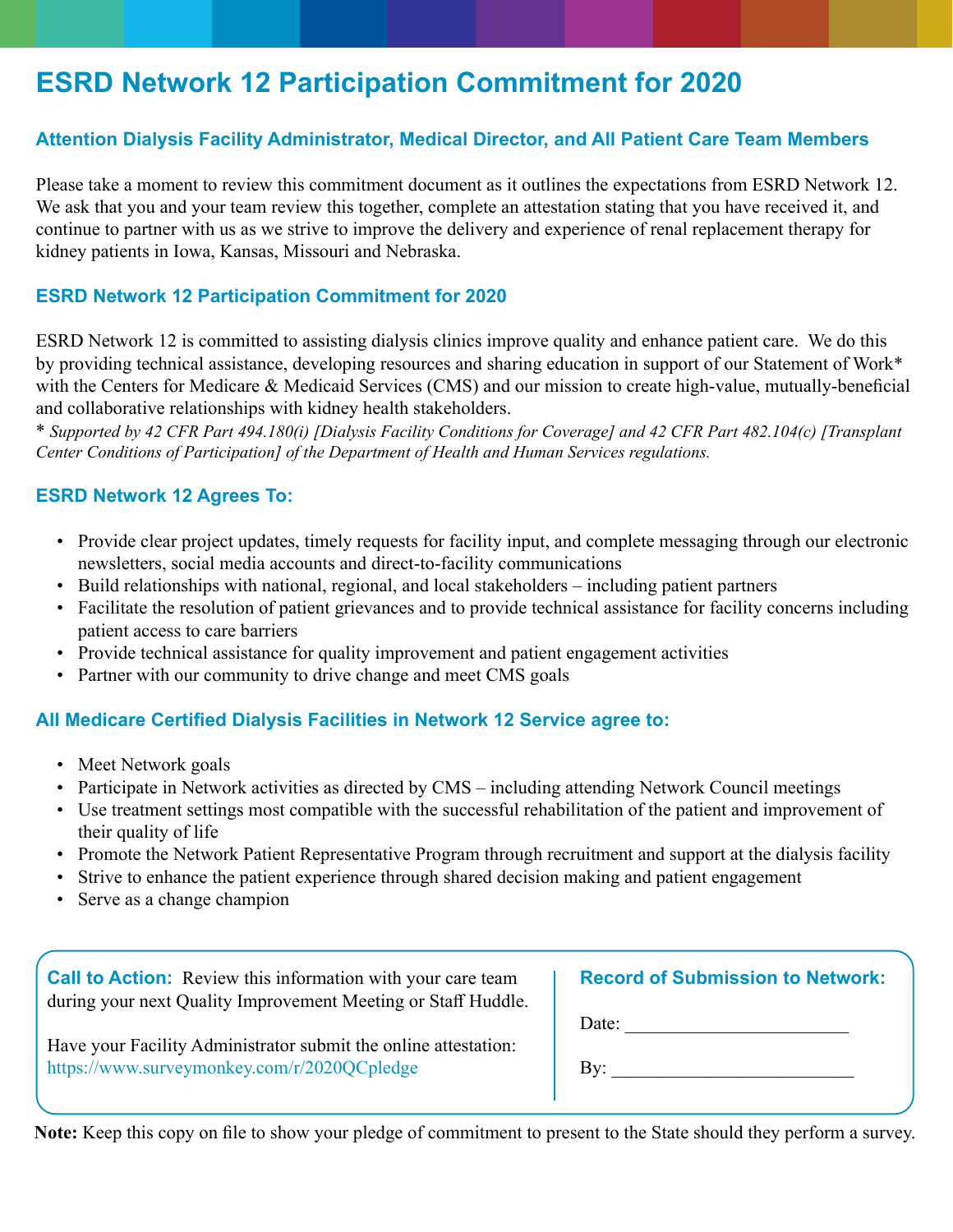## **ESRD Network 12 Participation Commitment for 2020**

Please make sure you and your care team at the dialysis facility are knowledgeable of the following:



# Advancing American Kidney Health Initiative

The goals of this initiative include:

- Reduce risk of kidney failure
- Improve access to treatment options for kidney failure
- Increase access to kidney transplants

https://www.cms.gov/newsroom/press-releases/hhs-transform-care-delivery-patients-chronic-kidneydisease



# Definition of a Grievance (from CMS), requirement for an anonymous grievance process, and the Network's grievance process

A separate memo has been shared with all units that provides more detail. An additional attestation will be required for this task. The Network is hosting a Grievance Update Webinar on Jan. 30 that explains these requirements. The webinar will include a patient perspective and data overview of the grievances processed by the Network last year, the CMS Grievance Definition, Network process, and best practices to improve the grievance process and patient experience. Register Today!



#### Involuntary patient discharge/transfer sanctioned reasons and the Network's procedures

Our team continues to actively seek ways to assist with reduction in involuntary discharge/transfers. These resources aim to assist in identifying and working with patient situations.

http://esrdnetwork12.org/providers/patient-services/access-to-care-involuntary-discharge/



# ESRD Network 12 and the State Survey Agencies work together to ensure quality care and safety

A letter detailing our collaborative relationship is available for download on our Network Goals page: http://esrdnetwork12.org/about/mission-and-goals/

Participation in Network activities is a condition of approval to receive Medicare reimbursements for the provision of ESRD service. Failure to comply may result in sanctions by CMS.



## ESRD Quality Incentive Program (ESRD QIP) and CMS-designated systems

(e.g., CROWNWeb, NHSN, DialysisData.org, Dialysis Facility Compare) Visit www.QualityNet.org/ESRD for more information. Be sure that all personnel data is complete and updates are made timely and recorded in CROWNWeb for your facility. The Network uses CROWNWeb personnel to send directed communications to facilities. At a minimum, each facility should have the following job codes with active personnel: Facility Administrator, Facility Representative, Facility Medical Director, Facility Head Nurse/Nurse Manager, Facility Social Worker and Facility Data Contact.